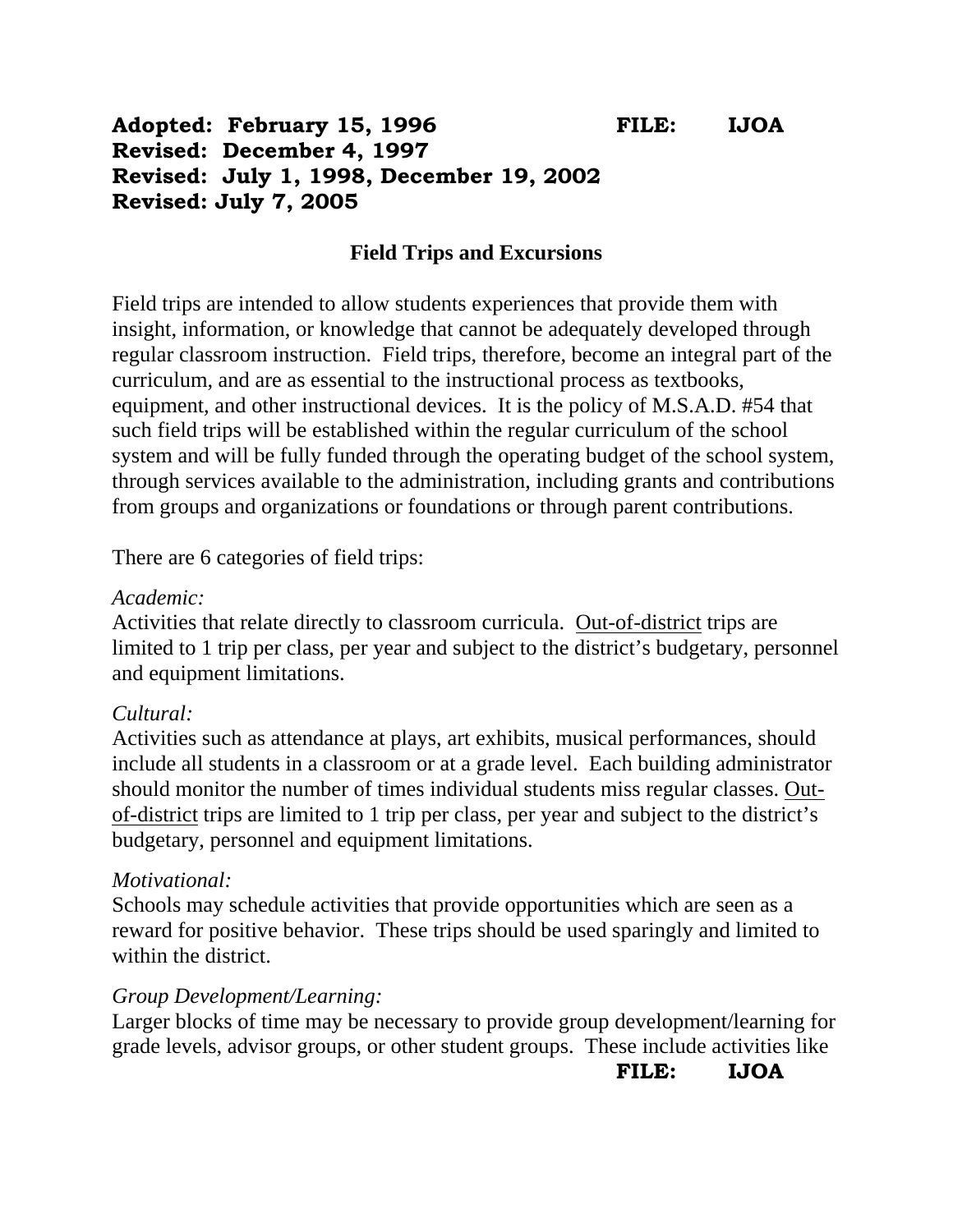Camp Kiev, etc. These programs may take students away from the school building, but are integral parts of student attitude development. Use of this type of trip should be very limited. Out-of-district trips are limited to 1 trip per class, per year and subject to the district's budgetary, personnel and equipment limitations.

#### *Athletic:*

Athletic activities should be scheduled after the academic day when possible. Trips are determined by the athletic schedule. If more than one team is going to the same destination and the bus capacity allows, the Athletic Director will merge the trips. The Athletic director will also strive to schedule travel games as close to MSAD#54 as possible.

### *Co-curricular:*

Valuable activities include field trips for community service activities, performances for other groups, visits to businesses, etc. Trips should be limited to within the district.

All field trips require the approval of the student's parent/guardian, principal, and superintendent or his designee. Accompanying the request for approval must be a list of students who are participating. In addition, the report must state specific reference to the curriculum, the method of transportation, as well as commencement and termination times, dates, number of school personnel to attend, number of additional chaperones, and any other pertinent information. Such requests will be submitted in a timely fashion. Parents and guardians must sign permission slips in advance of the event.

General guidelines for all field trips follow:

- Students in grades K-4 will participate in field trips that can be completed within the duration of the school day. (In rare cases, exceptions can be approved by the building principal. Parents will be notified well in advance.)
- Students in grades 5-12 will participate in field trips that can be completed within one full day, including time outside the regular school day.

# **FILE: IJOA**